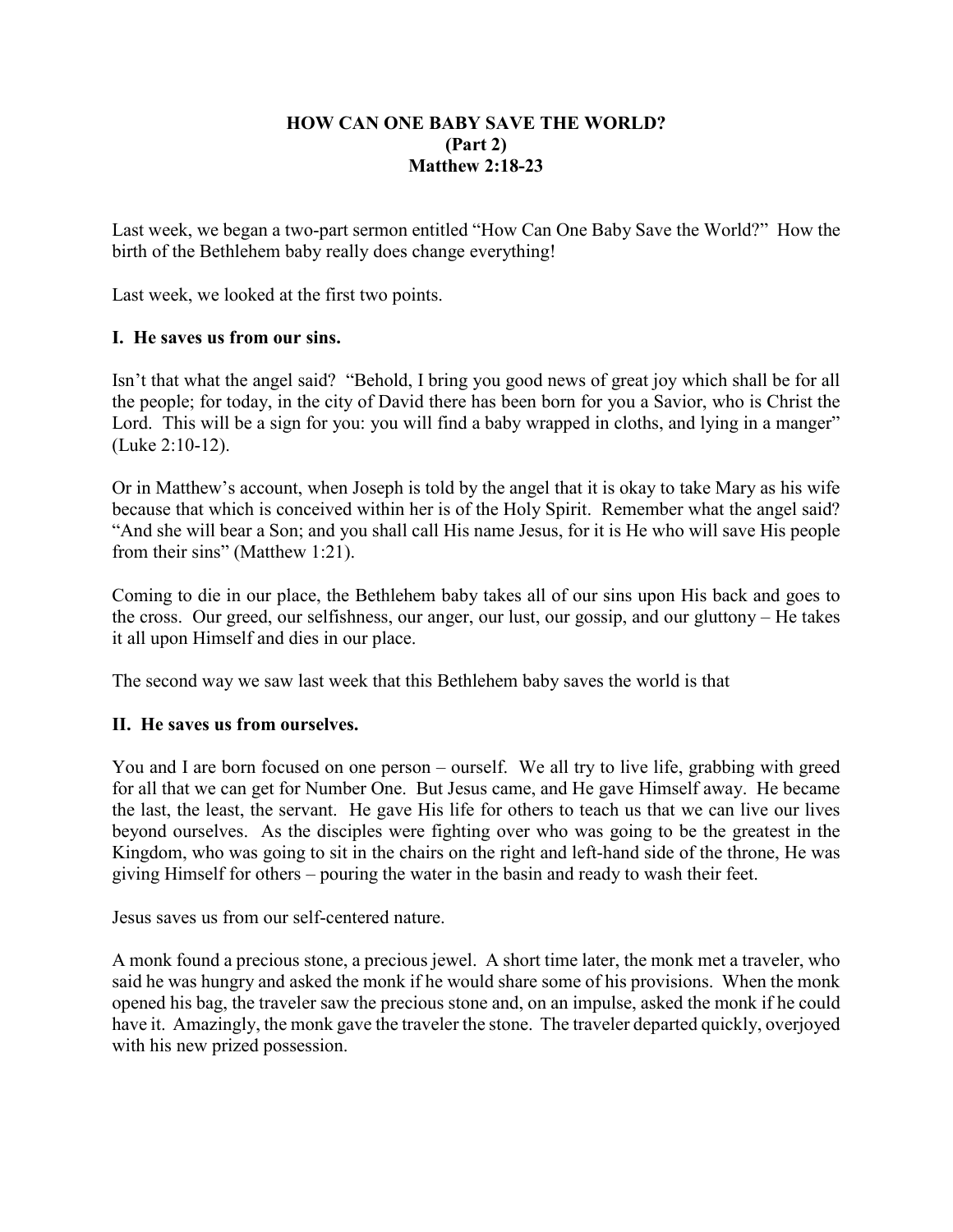However, a few days later he came back, searching for the monk. He returned the stone to the monk and made a request: "Please give me something more valuable, more precious than this stone. Please impart to me that which enabled you to give me this precious stone!"

Today, I want to look at three more ways today that Bethlehem baby saves us – ways that He really does change everything.

On that most holy of all nights – when that young Jewish girl, still pondering in her heart the words of the angel, gave birth to a little boy – everything changed forever. He saves us – saves us from our sins, saves us from ourselves.

# **III. He saves us from our enemies.**

**There are people we cannot bear to love. Rage springs up afresh within us when we think of those who spew racist hatred, or sexually exploit children, or commit acts of terrorist violence. The desire to hate also wells up within us toward people who have committed infuriating acts against people we love – betrayers, liars, bullies, critics.**

**We can easily justify that instinctive desire to hate. For we hate evil – and it's just a small step from hating evil to hating the** *bearers* **of evil. (Kelli B. Trujillo, "The Secret to Loving Your Enemies," www.todayschristian woman.com, 2/17/2016).**

The words of Jesus declared, "You have heard that it was said, 'You shall love your neighbor, and hate your enemy.' But I say to you, love your enemies, and pray for those who persecute you in order that you may be sons of your Father who is in heaven; for He causes His sun to rise on the evil and the good, and sends rain on the righteousness and the unrighteousness. For if you love those who love you, what reward have you? Do not even the tax- gatherers do the same? And if you greet your brothers only, what do you do more than others? Do not even the Gentiles do the same?" (Matthew 5:43-47).

Only Christians can love their enemies.

This Jesus, who told us to love our enemies as He was dying on the cross, declares, "Father, forgive them, for they know not what they do." Forgiving His murderers even as they murder?

When you follow a God who loves His enemies, you understand that He expects you not just to love those who love you in return, but to love those who despise you. This Jesus asks a hard thing when he says, "I want you to love those who hurt you. I want you to love those who have wronged you. I want you to love those who have ignored you. I want you to love those who do not love back."

As forgiving people, we ought to be the most healthy people on earth because we don't have to remain bitter. We don't have to harbor hatred in our hearts. We don't have to let those who have wronged us in the past haunt us.

He was beaten; He did not strike back.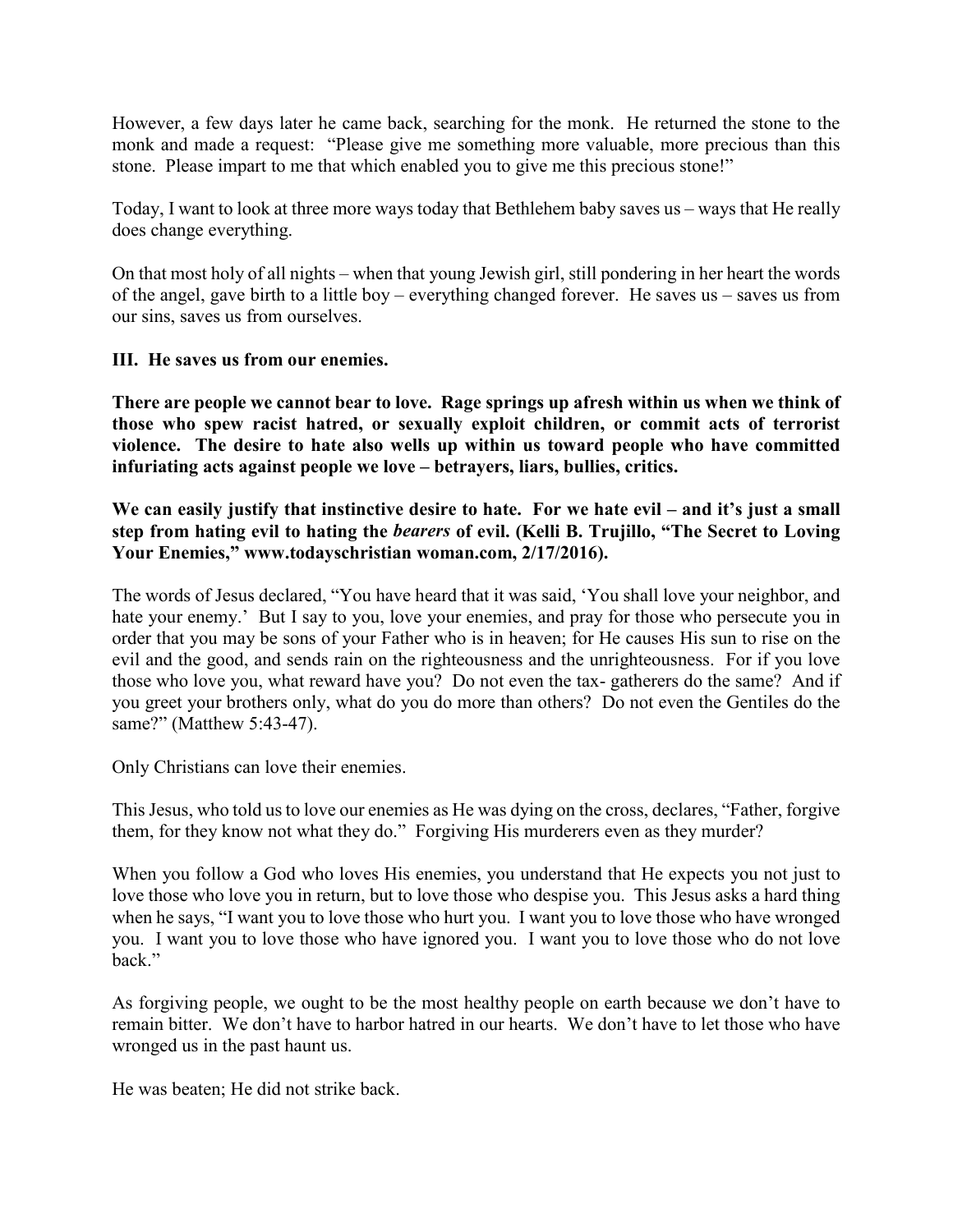He was spat upon; He did not spit back.

When everyone else was drawing their sword, He was commanding His disciples to put theirs away.

When His face was slapped, He turned the other cheek.

He would not, could not be controlled by those who hated Him and wanted to hurt Him.

Isn't that the Christmas message? While the Jews were expecting a word about the Messiah for themselves and themselves alone, didn't the angel say, "Do not be afraid, for behold, I bring you good news of great joy which shall be for ALL people" – your friends, your family, and even your enemies?

**Letting an enemy off the hook by loving him, blessing him, and praying for him flies directly in the face of our aching human nature. But God, knowing that our humanity might get in the way of our calling, reminds us again and again to love Him and love others—even when loving "others" includes an enemy. But what if you were taught that your enemy was an entire people group? And what if that enemy killed your son? Could you still choose love? Would you even want to?**

**Robi, a strong Israeli woman with a heart for peacemaking, is faced with those decisions every single day. She lives in Israel, in the middle of one of the longest, most polarized, politically divisive, and theologically explosive conflicts in human history. The Jewish and Palestinian people, who are packed together tightly on land they both consider holy, both desperately want to protect what they feel is theirs. Israelis want a safe homeland and seek to protect the land promised from God. Palestinians call that same land home—where their forefathers farmed for centuries—and they too want civil rights and a sense of security.**

**Robi's dedication to peace left her searching for a solution. Robi's son, David, shared her interest in peace. When he was drafted as a military officer in the Israeli Defense Force, he and Robi determined the best strategy he had for pursuing peace was to accept his role and show those he was leading a better way. He would help them learn to look at the men and women on the other side as human beings, just like them. But, tragically, David was killed by a bullet from a Palestinian sniper. His mother Robi was devastated. This conflict had now taken what she treasured most in this world—her son, her fellow peacemaker—and she was forced to decide how she would respond. Was she still a peacemaker, or would she turn to anger and seek revenge?**

**Bassam, a Palestinian man who spent his youth hating and antagonizing the Israeli military that he saw as occupying his hometown, ended up in jail. His anger was wrapped up in revenge. But his time in prison brought an unexpected shift. Bassam made friends with an Israeli prison guard, and they gradually shared their stories. As the friendship progressed, for the first time, Bassam considered the other side of the Israel/Palestine narrative. By the time Bassam got out of jail, he was a changed man. He no longer wanted to fight Israel. He let go of his need to make others pay. He realized peace wasn't going to come through force. Instead, peace was only going to be possible through changed human hearts.**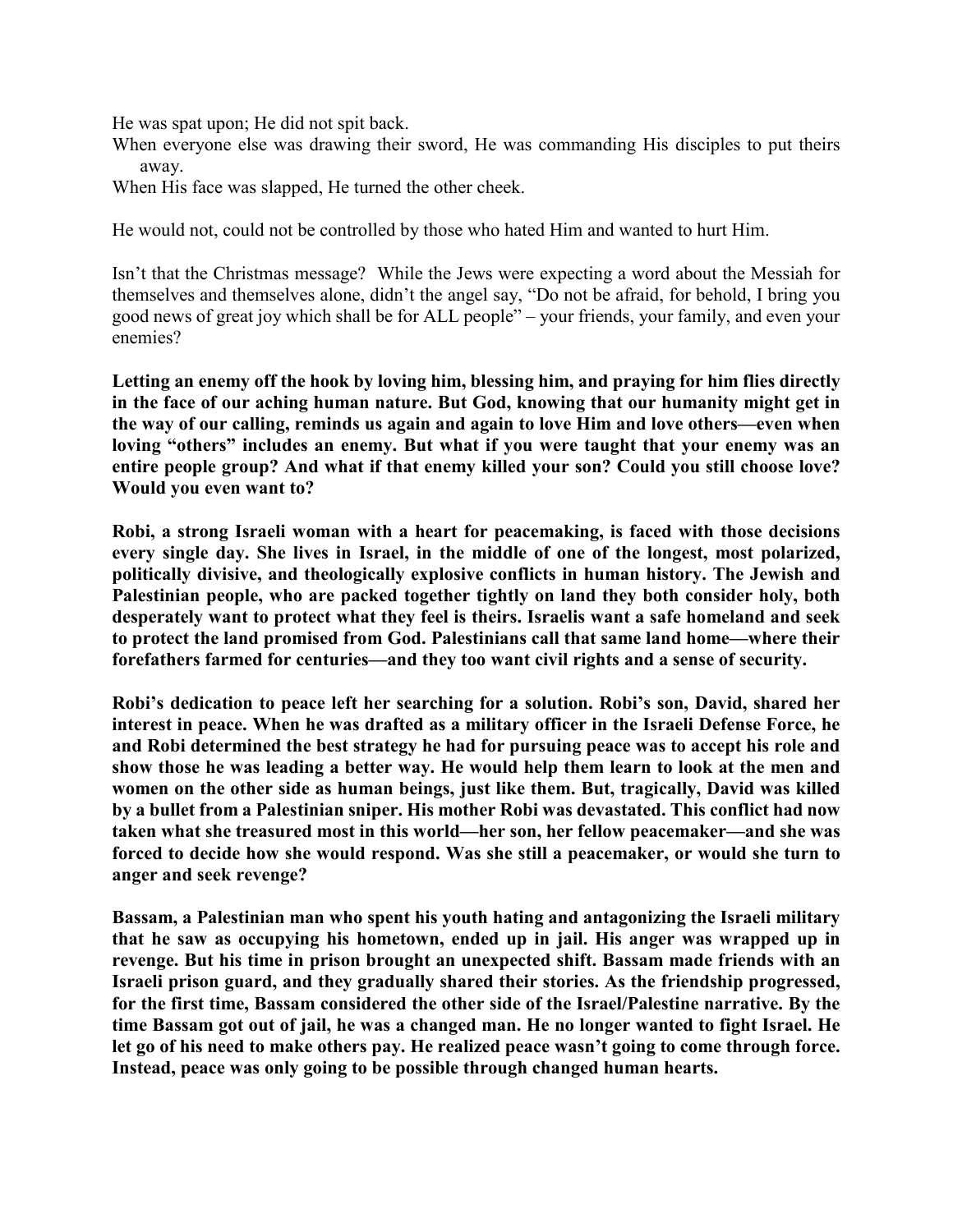**Based on his own story, he thought the most effective tool to fight for freedom might just be friendship. Bassam, once a man filled with rage and hungry to get even, was now a father doing the hard work of peace. And then, just a few years after his decision to become a peacemaker, Bassam's 10-year-old daughter, Abir, was shot by an Israeli soldier as she waited in line at school. Bassam, despite his shock and immense grief, decided to lean into his commitment to peace. Instead of trying to retaliate, he would let himself mourn. Bassam joined a support group, The Parents Circle, made up of hundreds of parents, Israeli and Palestinian both, who have lost children or close family members to the fighting.**

**At The Parents Circle, he met Robi. An Israeli mother and a Palestinian father, both changed forever by loss. That's the miracle of The Parents Circle. People don't come as Israelis or Palestinians—they come together as parents grieving unthinkable loss. Because of their shared pain, empathy and understanding are possible. The common ground of grief has paved the way toward reconciliation and provided a glimpse of hope in a seemingly hopeless place. ("Love Your Enemies," www.willowcreek.org/enblogs, 4-17-2017)**

Who do you need to see as a friend? And did they take something more precious than your child? I think not.

# **IV. He saves us through our suffering.**

One night a king was aroused from sleep by a fearful stomping on the roof above his bed. Alarmed, he shouted: "Who's there?" "A friend," came the reply from the roof. "I've lost my camel." Perturbed by such stupidity, the king screamed, "You fool! Are you looking for a camel on the roof?"

"You fool," the voice from the roof answered. "Are you looking for God in silk clothing and lying on a golden bed?"

The words filled the king with terror, and he realized God was not always in the gold.

Where are you looking for God?

So many, even today, look for God in a health/wealth prosperity gospel. If you have enough faith, you'll always be well. You'll always be wealthy. You'll always prosper.

When we look at the text, we see something altogether different. That's not the word of God. He molds us and makes us by the trials and tribulations in our lives. We follow a Messiah who suffered, and we're going to suffer, too.

But that's the point. He saves us *through* our suffering, not *from* our suffering – for He has come to suffer with us. He's come to be hurt, even as we're hurt. He's come as the God of sorrows.

We think about His very birth foretold by the prophets. As the prophets said, He was to be despised and rejected of men, a man of sorrows and acquainted with grief. All said about Him before He was ever born. He was to be "without form or comeliness," a "root out of dry ground."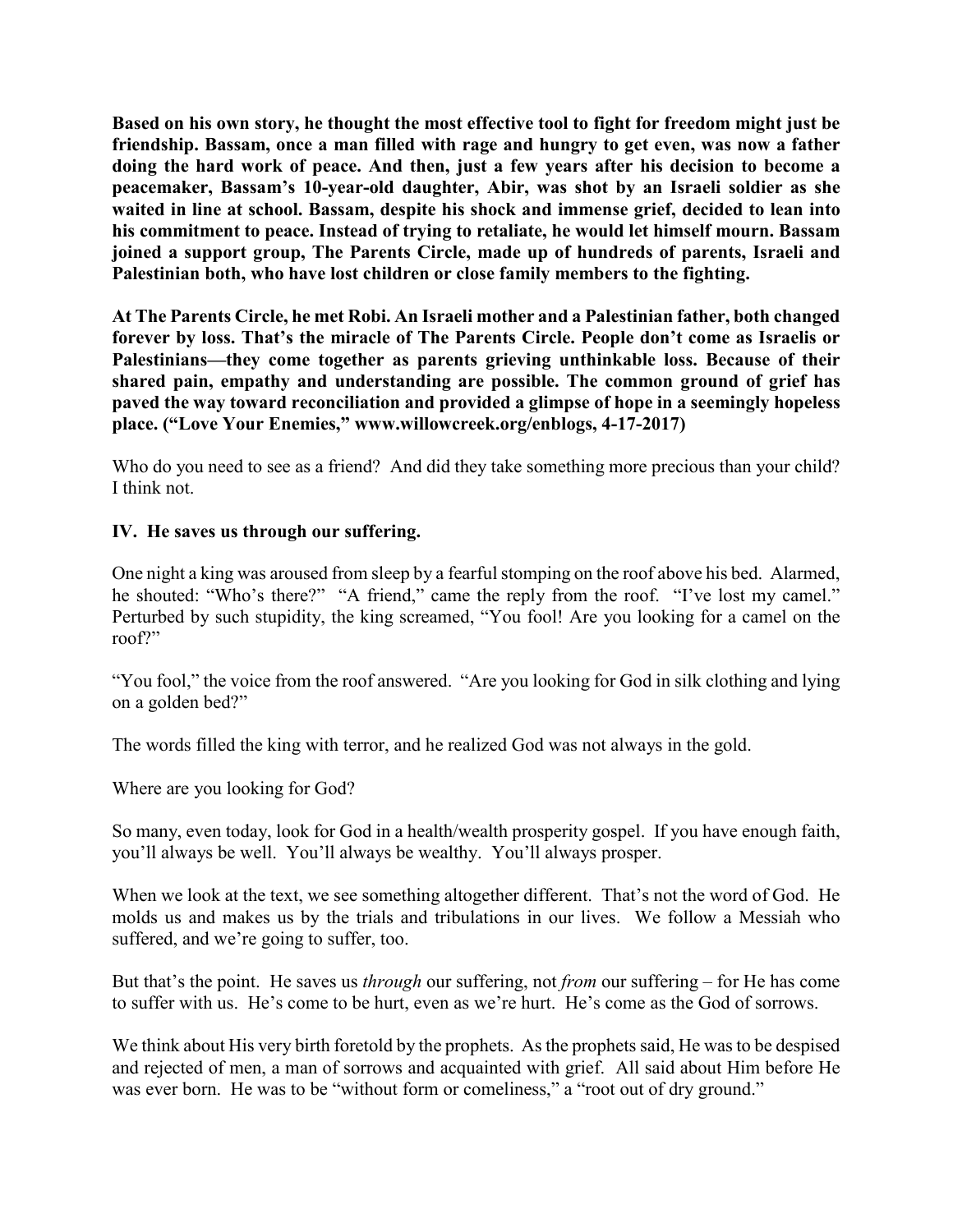It is only fitting that a man whose life ends by dying naked on a cross would be born in a common stable – not robed in purple at His birth. No. This is a redeemer who ends up, at the end of the story, buried in a borrowed tomb. As He ends in humility, He begins in humility – born in the humblest shed.

The manger and the cross stand as bookends at the earthly beginning and end of our Lord's life. And all between, He wears a peasant's garb. He associates with fishermen, women of the night, tax gatherers. The cold of the mountain was often His only bed. Was it not Jesus who said, "The foxes have holes, and birds of the air have nests; but the Son of Man hath nowhere to lay His head" (Matthew 8:20).

He saves us through our suffering.

There is a way in which the manger itself declares Him to be the king of the poor. The poor, no doubt, were able to recognize His relationship to them from the position in which they found Him. No room for Him. Outcast. The son of a poor Jewish carpenter.

Can you imagine the shepherds' comments – they, themselves, the outcasts, the untouchables of their society. They were the first called to see the good news of God. One shepherd, perhaps, says to another as they walk away, "Oh, He will not be like Herod. He will not be like the one in royal robes. He will remember this manger and He will feel for the poor when He comes to His throne."

Even as He begins His ministry – you remember in that programmatic message in Luke's gospel – Luke 4. "The Spirit of the Lord is upon Me," He reads from the prophet Isaiah, "because He anointed Me to preach the gospel to the poor. He has sent Me to proclaim release to the captives, and recovery of sight to the blind, to set free those who are downtrodden, to proclaim the favorable year of the Lord" (Luke 4:18). Who is He coming to? To preach the gospel to the poor. To proclaim freedom to the prisoner. To set free those who are downtrodden. "Today," He said, "I have fulfilled the scripture of the prophet Isaiah."

He saves us through our suffering because He, Himself, knows what it's like to be hungry, to be tired, to be weary, to be tempted. He went forty days without food. When the writer of Hebrews ponders a Savior who lowered Himself to this broken world and a broken body, he remembered, "Therefore, He had to be made like His brethren in all things, that He might become a merciful and faithful high priest in things pertaining to God, to make propitiation for the sins of the people. For since He himself was tempted in that which He has suffered, He is able to come to the aid of those who are tempted" (Hebrews 2:17-18). He knows, the author of Hebrews says, what it is like to be mistreated. He knows what it's like to be wronged. He knows what it's like to be shortchanged. Here is the king of glory coming in the form of humanity, and He knows – He knows our brokenness and our weariness, He knows our temptations, our sorrows, and our suffering. He has come to suffer with us, that He could lead us through the suffering to the kingdom of God. "If they persecute Me," He said, "they will, likewise, persecute you."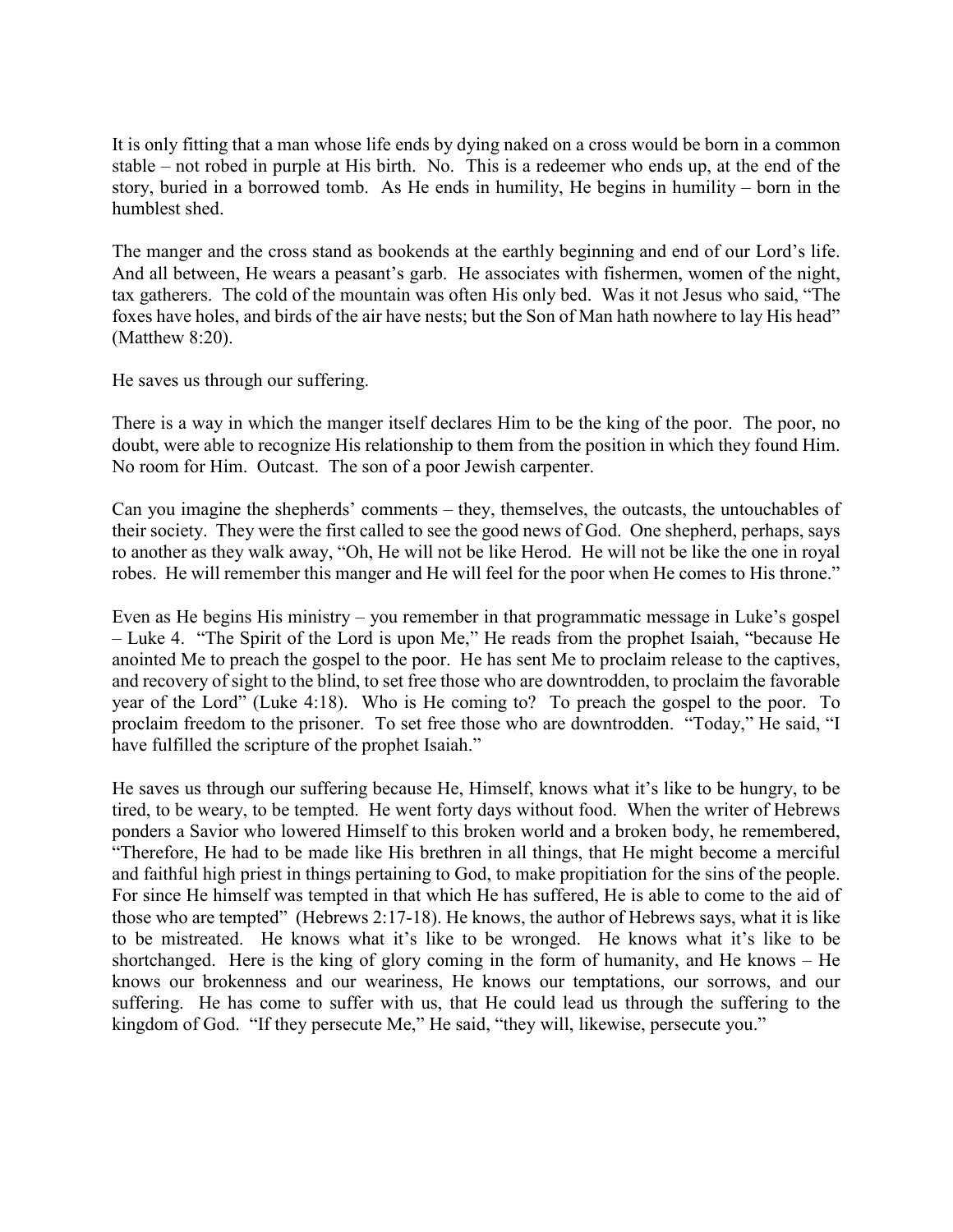He knew, He knew always that His people would go through hardships. In fact, when Paul thinks back on the ministry of our Lord, he says, "If we suffer with Him, we might also be glorified with Him" (Romans 8:17).

He saves us through our suffering. Not from it, but through it.

**A Hasidic rabbi, Levi Yitzhak of Berdichev in the Ukraine, used to say that he had discovered the meaning of love from a drunken peasant. The rabbi was visiting the owner of a tavern in the Polish countryside. As he walked in, he saw two peasants at a table. Both were gloriously in their cups. Arms around each other, they were declaring how much each loved the other. Suddenly Ivan said to Peter, "Peter, tell me, what hurts me?" Bleary-eyed, Peter looked at Ivan. "How do I know what hurts you?" Ivan's answer was swift, "If you don't know what hurts me, how can you say you love me?" (Walter Brughart,** *Still Proclaiming Your Wonders***, p. 111)**

Jesus can say He loves us because, humbling Himself to death on a cross, He knows. He was despised, rejected. He was betrayed. He was made lonely as the disciples fled and left Him. He knows. He knows physical pain. He knows emotional sorrow. He knows.

He can say He loves you because He does know what hurts you.

There is a final thing He saves us from.

### **V. He saves us from the fear of death.**

I honestly do not know – if you're here this morning or watching by way of television – if you don't have the hope of following a resurrected Jesus, I don't know how you face death. I don't know how you put your mother or your father into the ground, knowing they are forever and always gone. I don't know how you walk away from the cemetery. I don't know how you wake up the morning after the funeral with any meaning, any hope, or any desire to take the first breath of the morning.

The people who follow Jesus can do that because He has saved us from the fear of death.

Again, we turn to the author of Hebrews who seemed to capture so much who Jesus was when He writes (I really like this passage), "Since then the children [meaning us] share in flesh and blood, He Himself [meaning Jesus] likewise also partook of the same, that through death He might render powerless him who had the power of death, that is the devil; and might deliver those who through fear of death were subject to slavery all their lives" (Hebrews 2:14-15).

Of all the fears we have as humans, the fear of death is the most powerful fear, the most disabling fear. This king of terror – the fear of death – has been disarmed, because even death itself cannot separate us from the love of God which comes to us in Christ Jesus. This is the Jesus of the empty tomb. This is the Lord who gives back the dead boy to his mother as He interrupts a funeral procession. This is the Lord of the resurrection who calls Lazarus forth from the tomb. This is the Jesus who commands the young girl to arise and tells her parents not to tell anyone that the